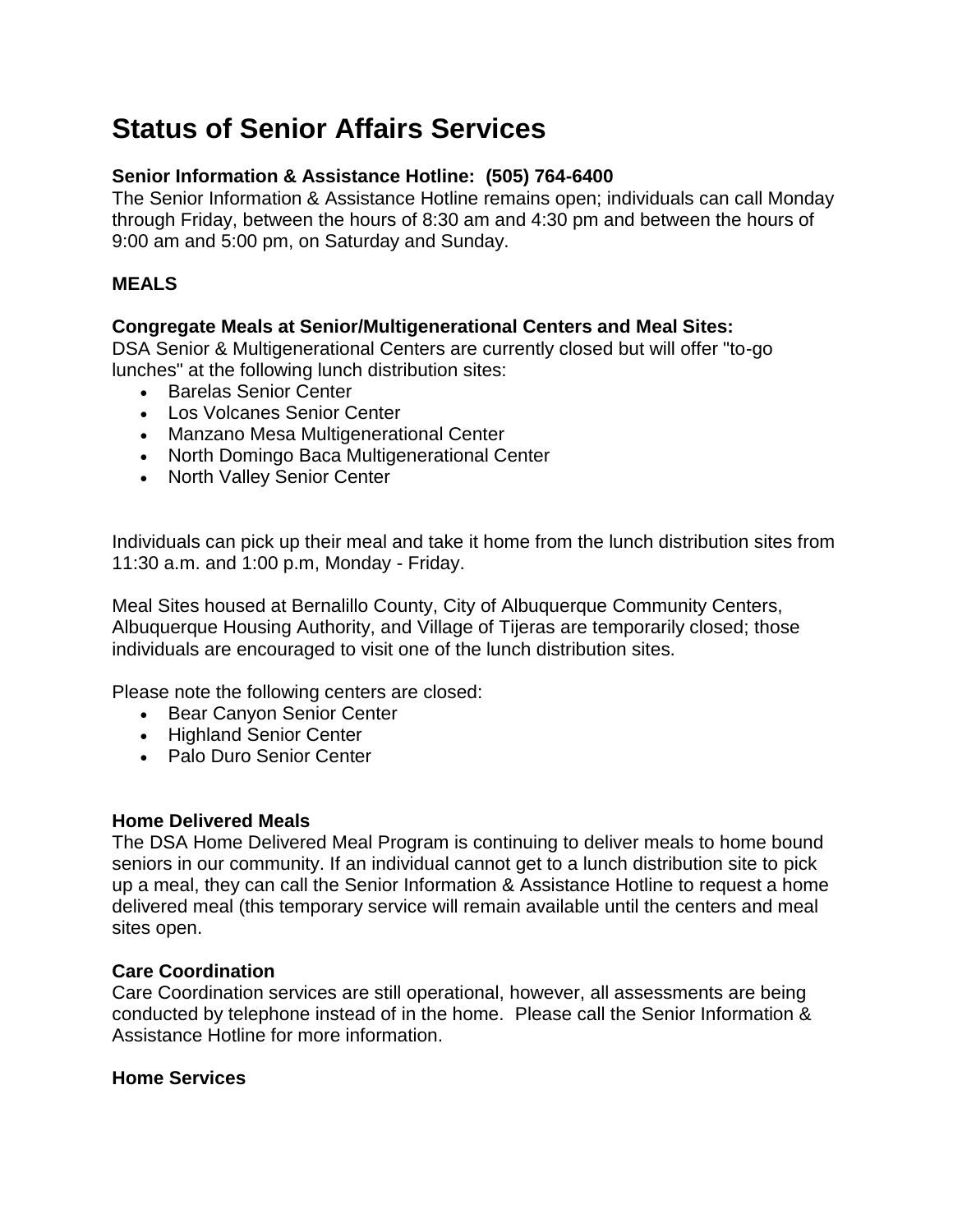The Home Services team is currently offering limited service. Please call the Senior Information & Assistance Hotline for more information.

#### **Transportation**

Limited transportation services are being offered. Please call (505) 764-6464 for more information.

#### **WAYS YOU CAN HELP SENIORS IN OUR COMMUNITY**

We have been getting a lot of questions about how people can support seniors during this time. We are so thankful to be a part of a community that is willing to step up when needed! Here are a few ways you can help out. Seniors are one of the populations most impacted by the outbreak of coronavirus in New Mexico. Many are choosing to avoid stores or other public locations to limit their exposure and many simply struggle to afford necessary items. That's why we are encouraging you to help seniors in our community by donating needed items, money or your own time. Below are some [ways you can](https://webmail.cabq.gov/owa/redir.aspx?C=BObxnGewjVsboRwPRoRn5iBGvcsx4N6tkpDcTqhmetVFjoLg7MrXCA..&URL=http%3a%2f%2fwww.cabq.gov%2fseniors%2fdocuments%2fwaystosupportseniors.pdf)  [support](https://webmail.cabq.gov/owa/redir.aspx?C=BObxnGewjVsboRwPRoRn5iBGvcsx4N6tkpDcTqhmetVFjoLg7MrXCA..&URL=http%3a%2f%2fwww.cabq.gov%2fseniors%2fdocuments%2fwaystosupportseniors.pdf) the Department of Senior Affairs:

#### **Donate Items:**

Senior Affairs is collecting food and other necessities for distribution to seniors in need such as shelf-stable food, toilet paper and personal hygiene items .Individuals and organizations that wish to support these efforts can drop off items at police substation in Albuquerque or at the Department of Senior Affairs offices. A list of locations, addresses, phone numbers and items [can be found here.](https://webmail.cabq.gov/owa/redir.aspx?C=17CSFSupGe9jYK4KBBOiAX4BTVbzFpR49zzqW9TwmilPtYLg7MrXCA..&URL=http%3a%2f%2fwww.cabq.gov%2fseniors%2fdocuments%2fcabqdonationlist.pdf)

#### **Encouragement**

Notes of encouragement to seniors are always welcome and can be included at the donation locations listed above or emailed to [jenifergonzales@cabq.gov.](https://webmail.cabq.gov/owa/redir.aspx?C=H0m3kmeoZ9qWGXRYImelyH7Cn8Xv5jSDWFvCM0zl7qpPtYLg7MrXCA..&URL=mailto%3ajenifergonzales%40cabq.gov) Senior Affairs Home-Delivered Meal program drivers will distribute these notes to seniors when they receive their meal and they will be available at meal locations and on our [Facebook](https://webmail.cabq.gov/owa/redir.aspx?C=q_ki62BFIN_5r5AMiL7IOXSZnMh0AU7AGKW6Km1k69xPtYLg7MrXCA..&URL=https%3a%2f%2fwww.facebook.com%2fCABQSeniors) and [Instagram](https://webmail.cabq.gov/owa/redir.aspx?C=OPQNWk_RqqjngRWHTCHJe2-GgA1xd4u9yVTMFCkvTntPtYLg7MrXCA..&URL=https%3a%2f%2fwww.instagram.com%2fcabqseniors%2f) pages: @cabqseniors**.** Please note that sealed envelopes will be opened and messages may be scanned or sealed in an effort to protect our seniors.

#### **Donate Time or Money:**

Organizations in the community that support seniors are also looking for monetary donations and volunteers at this time. For example, *Meals on Wheels* is looking for volunteer drivers who are under the age of 60 to help meet their increase in demand. The Meals on Wheels service is a home delivered meal program, similar to the Department of Senior Affairs Home-Delivered Meal program. For a list of partner organizations, please visit [www.cabq.gov/seniors.](https://webmail.cabq.gov/owa/redir.aspx?C=pk1z-8-36r_kQKLJ8G4Rmwl5wtq6oDQ-TX_lb5epdhxPtYLg7MrXCA..&URL=http%3a%2f%2fwww.cabq.gov%2fseniors)

#### **New Mexico Aging & Long-Term Services Department**

If you are a senior or disabled adult and cannot access groceries, please call 1-800-432- 2080. Leave a message with your name, telephone number, and the city/town you reside in *(this is a State of New Mexico program)*.

VOLUNTEERS NEEDED: to learn more about this opportunity, e-mail: